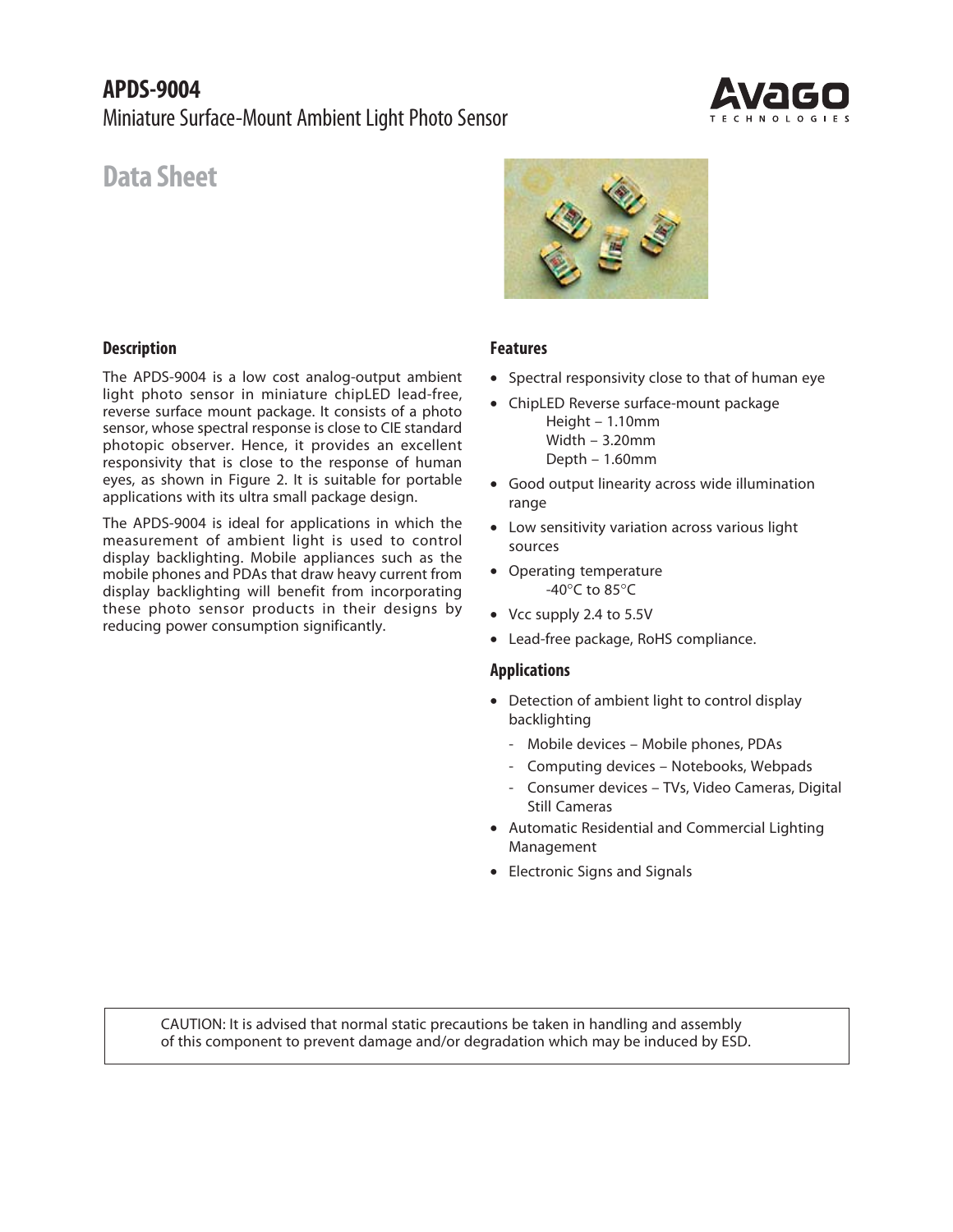# **Application Support Information**

The Application Engineering Group is available to assist you with the application design associated with APDS-9004 ambient light photo sensor module. You can contact them through your local sales representatives for additional details.

#### **Ordering Information**

| <b>Part Number</b> | Packaging Type | Package                | Quantity |
|--------------------|----------------|------------------------|----------|
| APDS-9004-020      | Tape and Reel  | 4-pins Chipled package | 2500     |

# **Typical Application Circuit APDS-9004 Block Diagram**



**Figure 1. Typical application circuit for APDS-9004**

#### **Figure 1 Table**

| Component  | <b>Recommended Application</b><br><b>Circuit Component</b> |
|------------|------------------------------------------------------------|
| $R_{LOAD}$ | 1k ohm                                                     |

# **I/O Pins Configuration Table**

| Pin | Symbol | <b>Description</b> |  |
|-----|--------|--------------------|--|
|     | OUT    | OUT                |  |
|     | VCC.   | VCC.               |  |
|     | VCC.   | VCC.               |  |
|     | NC.    | No Connect         |  |



Notes : PIN 2 and PIN 3 Vcc need to be externally shorted.

**Figure 2. Relative Spectral Response Vs. Wavelength**

# **Relative Spectral Response Vs. Wavelength**



# **Relative Spectral Response Vs Wavelength**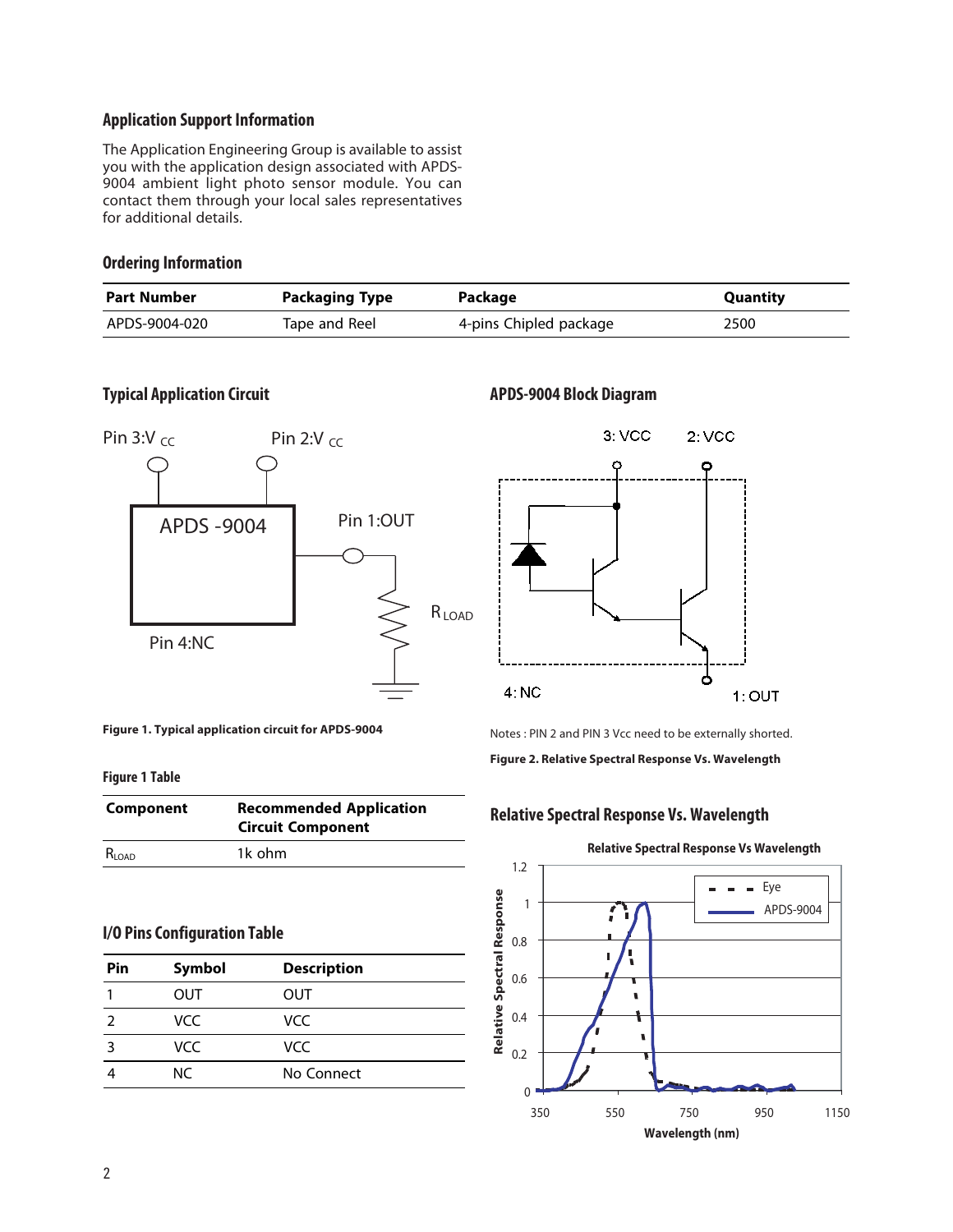# **Absolute Maximum Ratings**

| <b>Parameter</b>             | Symbol | Min.  | Max. | <b>Units</b> |
|------------------------------|--------|-------|------|--------------|
| Storage Temperature          |        | $-40$ | 85   | $\sim$       |
| <b>Operating Temperature</b> |        | -40   | 85   |              |
| Supply Voltage               | Vcc    |       | 6.0  |              |

For implementations where case to ambient thermal resistance is  $\leq$  50 °C /W

# **Recommended Operating Conditions**

| <b>Parameter</b> | Symbol          | Min. | Max. | Units |
|------------------|-----------------|------|------|-------|
| Supply Voltage   | $v_{\text{CC}}$ | 2.4  |      |       |

# **Electrical & Optical Specifications (Ta=25**°**C)**

| <b>Parameter</b>                 | Symbol                            | Min.           | Typ.                     | Max.                     | <b>Units</b>   | <b>Conditions</b>                                                  |
|----------------------------------|-----------------------------------|----------------|--------------------------|--------------------------|----------------|--------------------------------------------------------------------|
| Output Current (I)[note4]        | $I_{\text{OUT1}}$                 | 3              | 19                       | 31                       | uA             | $Vcc=3.0V$ , Lux=10<br>[Note 2]                                    |
| Output Current (II)[note4]       | $I_{\text{OUT2}}$                 | 90             | 230                      | 370                      | uA             | Vcc=3.0V, Lux=100<br>[Note 2]                                      |
| Output Current (III)[note4]      | $I_{\text{OUT3}}$                 |                | 276                      |                          | uA             | Vcc=3.0V, Lux=100<br>[Note 1]                                      |
| Dark Current                     | $\mathsf{I}_{\mathsf{DARK}}$      | $\blacksquare$ | $\overline{\phantom{0}}$ | 0.5                      | uA             | $Vcc=5.0V, Lux=0$                                                  |
| Light Current Ratio              | $I_{\text{OUT3}}/I_{\text{OUT2}}$ |                | 1.2                      | $\overline{\phantom{a}}$ | $\blacksquare$ |                                                                    |
| <b>Saturation Output Voltage</b> | $V_{\rm O}$                       | 2.2            | 2.32                     | $\overline{\phantom{a}}$ | v              | Vcc=3.0V, Lux=100,<br>$Rload=1M$                                   |
| Peak Sensitivity Wavelength      |                                   |                | 620                      | $\overline{\phantom{a}}$ | nm             |                                                                    |
| Settling Time with pulsed Vcc    | <b>Tset</b>                       |                | 3.5                      |                          | ms             | Vcc pulse $= 0V$ to 3V,<br>Rload=1k $\Omega$ , Lux=100<br>[Note 3] |
| Propagation Delay time           | Td                                |                | 600                      |                          | <b>us</b>      | Vcc=3.0V, Lux=100,<br>Rload=1k $\Omega$ [Note 3]                   |
| Storage Delay time               | Ts                                |                | 200                      |                          | us             | Vcc=3.0V, Lux=100,<br>Rload=1k $\Omega$ [Note 3]                   |
| <b>Rise Time</b>                 | <b>Tr</b>                         |                | 0.95                     |                          | ms             | Vcc=3.0V, Lux=100,<br>Rload=1k $\Omega$ [Note 3]                   |
| <b>Fall Time</b>                 | <b>Tf</b>                         |                | 0.8                      |                          | ms             | $Vcc = 3.0V$ , Lux=100,<br>Rload=1k $\Omega$ [Note 3]              |

Note:

1. Illuminance by Incandescent lamp

2. Fluorescent light is used as light source. White LED is substituted in mass production.

3. White LED is used as light source.

4. Other binning options are available. Please contact your Avago Technologies representative for information on current available bins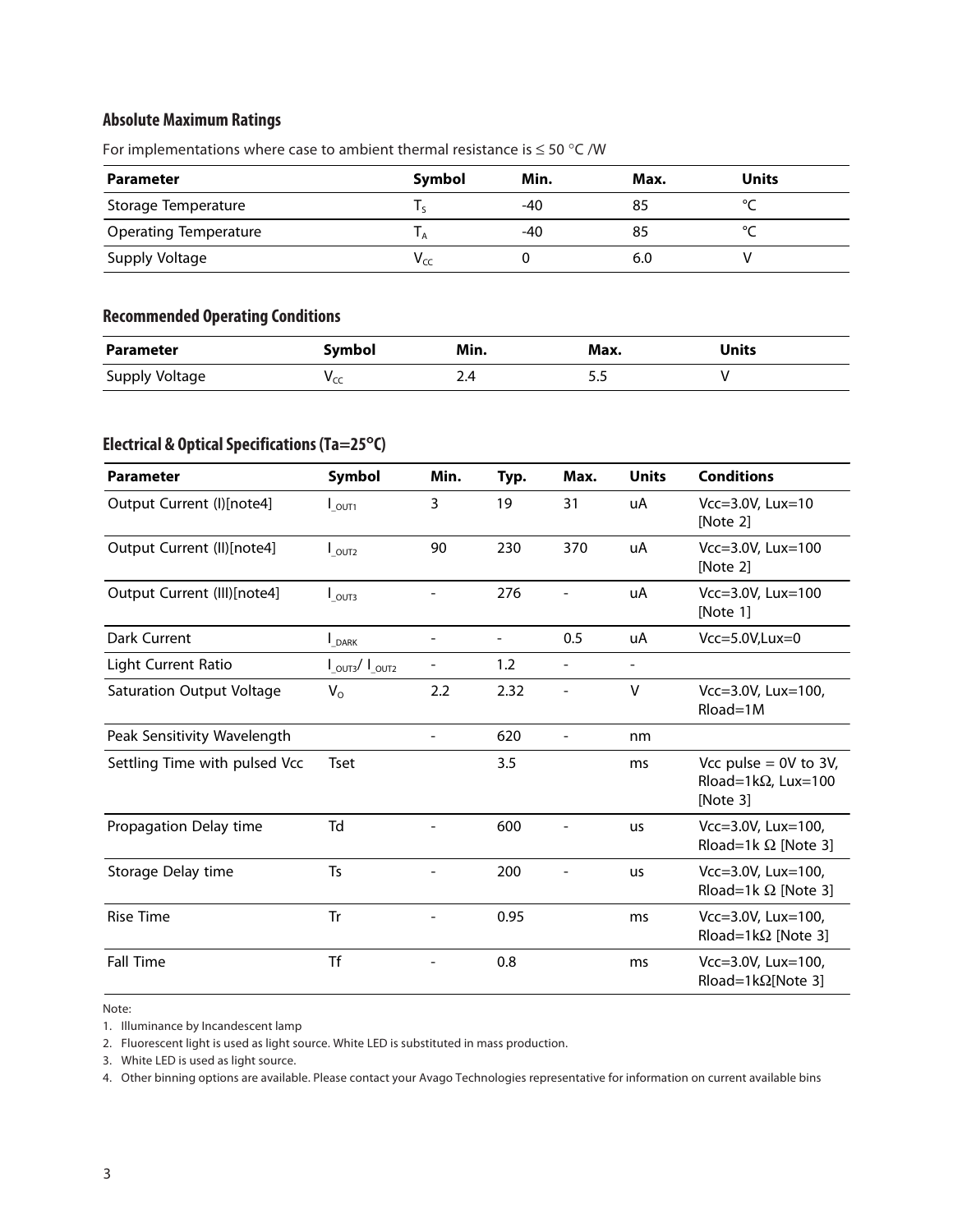# **APDS-9004 Performance Charts**

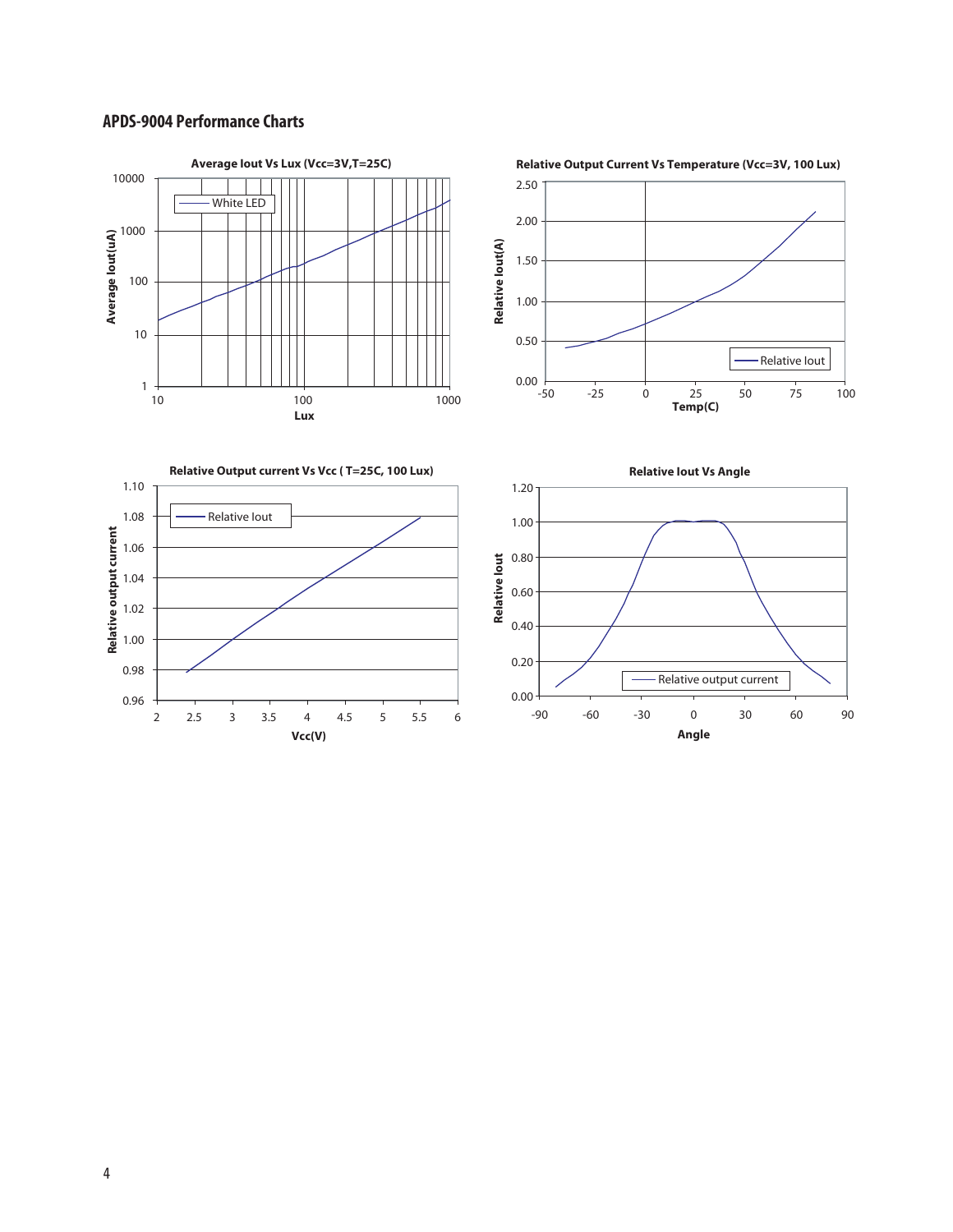# **APDS-9004 Light Measurement Circuit and Waveforms**



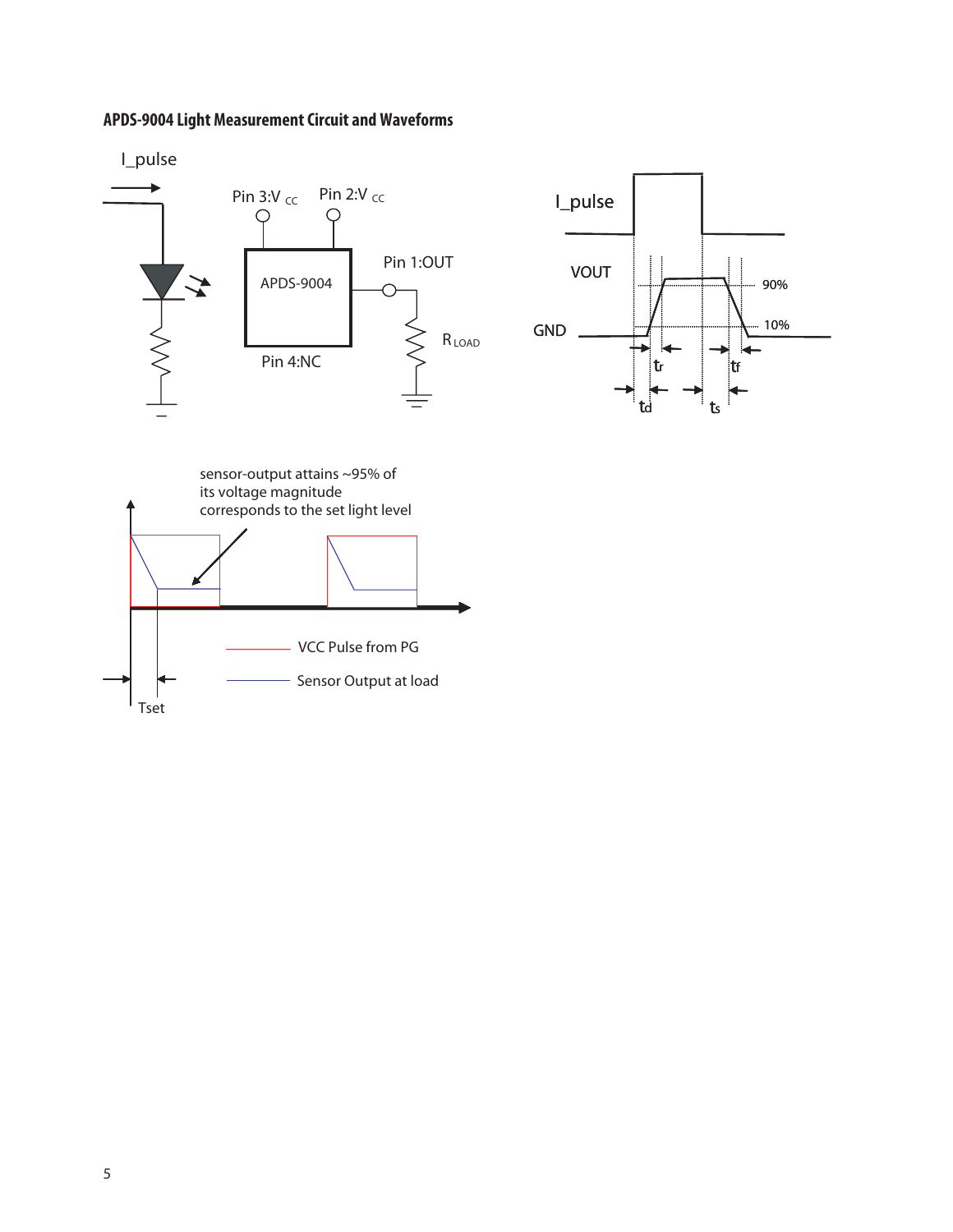# **APDS-9004 Package Outline**

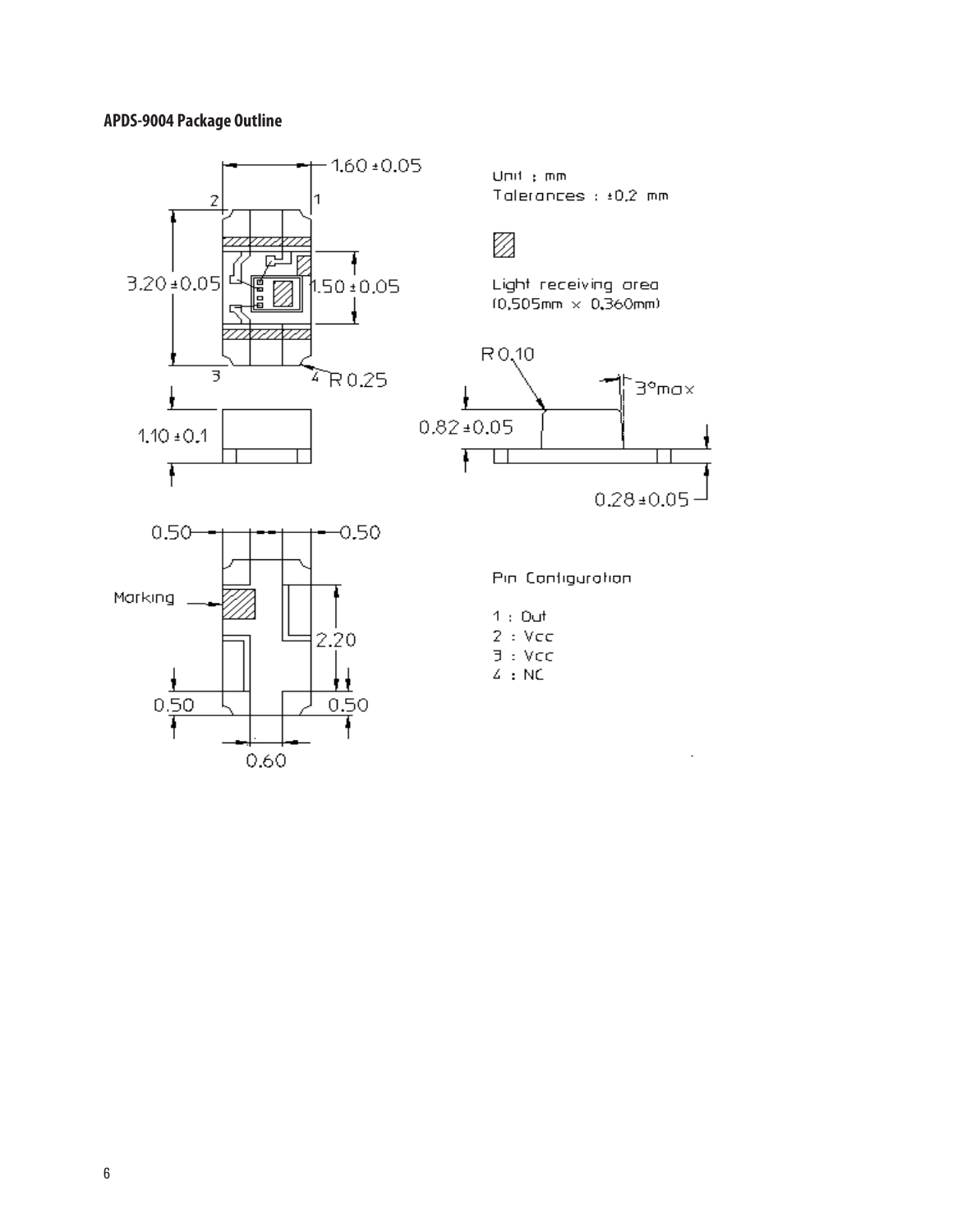# **APDS-9004 Tape and Reel Dimensions**

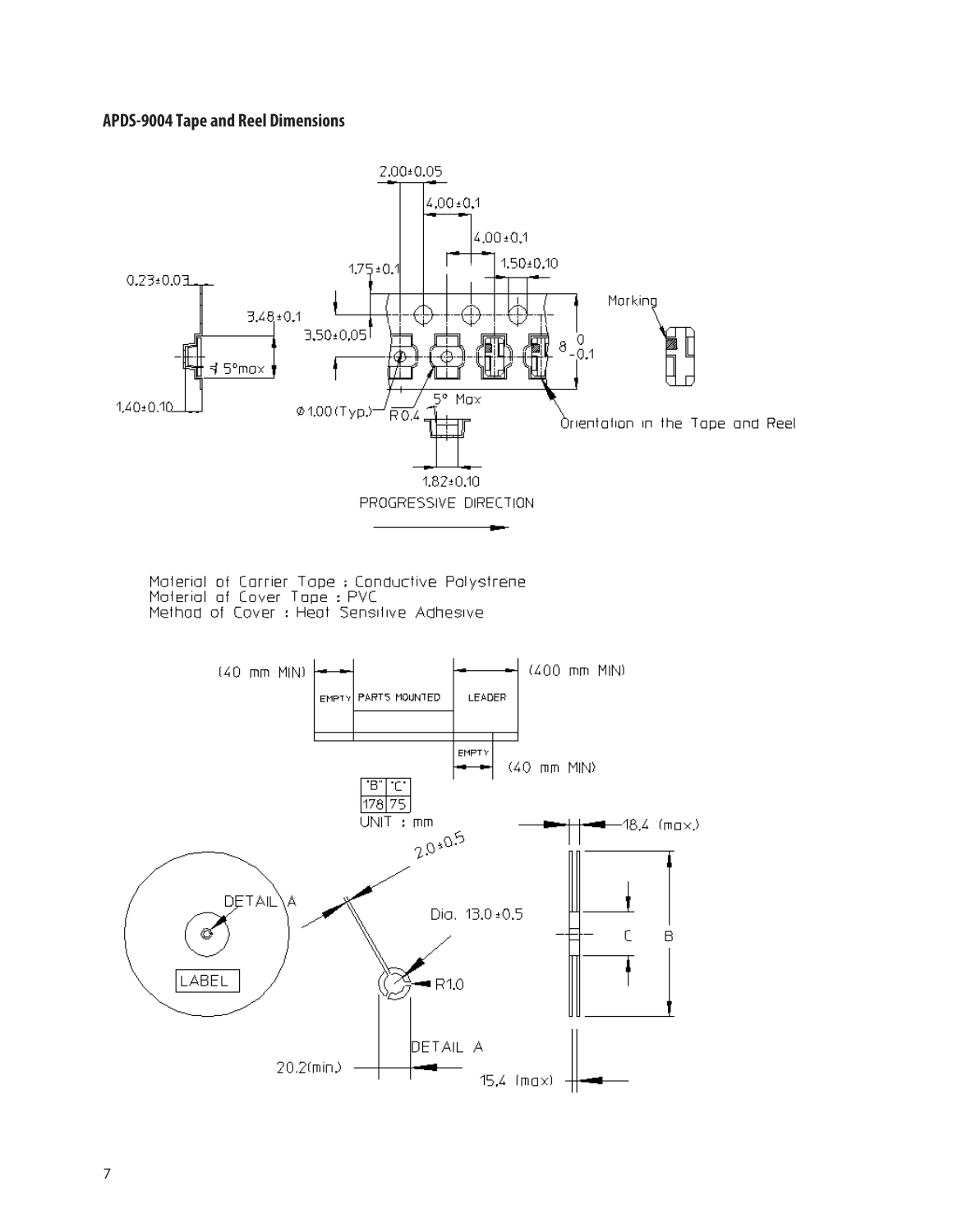# **Moisture Proof Packaging Chart**

All APDS-9004 options are shipped in moisture proof package. Once opened, moisture absorption begins.

This part is compliant to JEDEC Level 3.



#### **Baking conditions**

If the parts are not stored in dry conditions, they must be baked before reflow to prevent damage to the parts.

| Package  | Temp. | Time     |
|----------|-------|----------|
| In Reels | 60°C  | 48 hours |
| In Bulk  | 100°C | 6 hours  |

Baking should only be done once.

# **Recommended Storage Conditions**

| <b>Storage Temperature</b> | 10°C to 30°C |
|----------------------------|--------------|
| <b>Relative Humidity</b>   | Below 60% RH |

#### **Time from Unsealing to Soldering**

After removal from the bag, the parts should be soldered within seven days if stored at the recommended storage conditions. If times longer than seven days are needed, the parts must be stored in a dry box.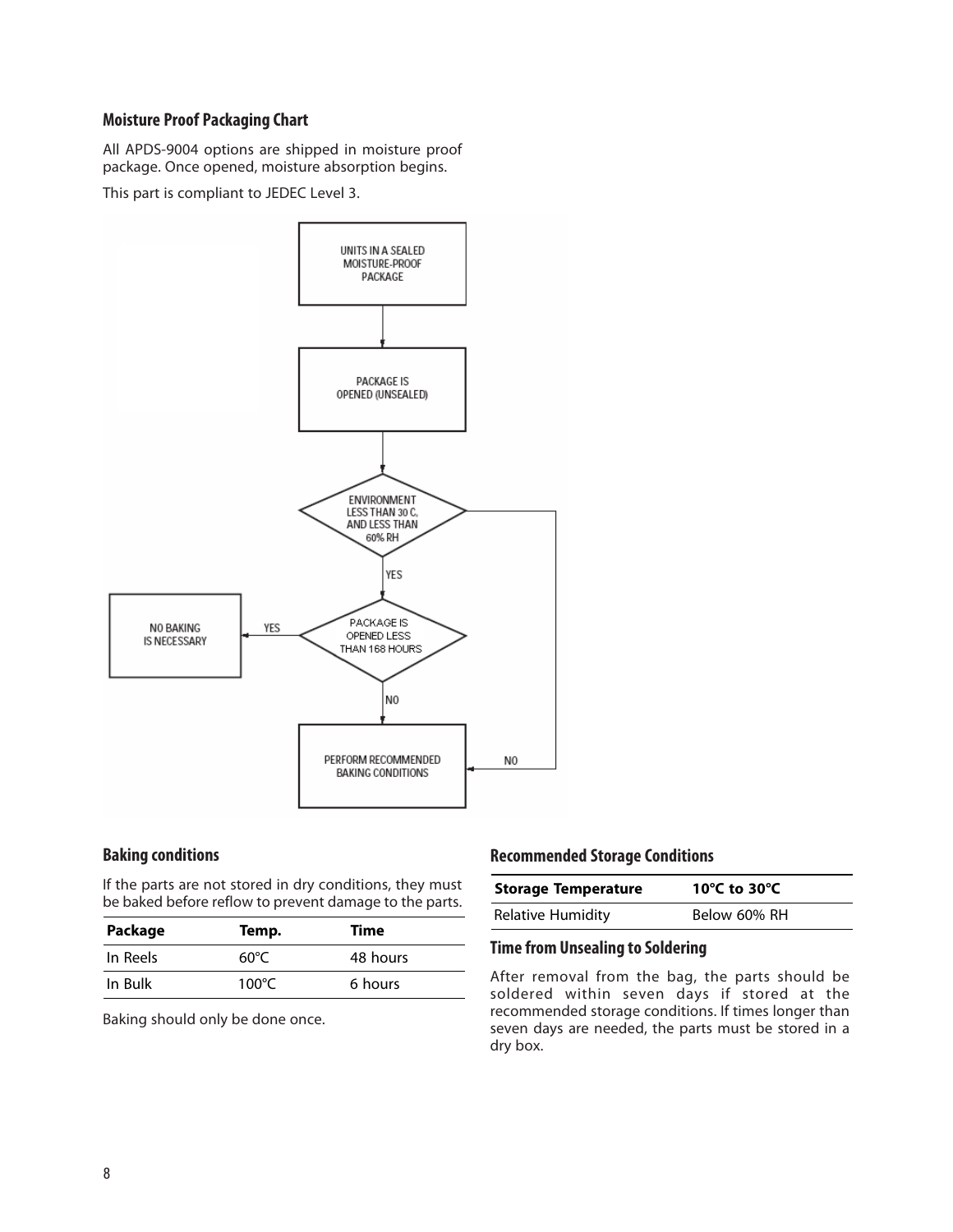#### **Recommended Reflow Profile**



| <b>Process Zone</b>                        | Symbol                          |                  | Maximum ∆T/ time or Duration |
|--------------------------------------------|---------------------------------|------------------|------------------------------|
| Heat Up                                    | P <sub>1</sub> , R <sub>1</sub> | 25°C to 150°C    | $3^{\circ}C/s$               |
| Solder Paste Dry                           | P <sub>2</sub> , R <sub>2</sub> | 150°C to 200°C   | 100s to 180s                 |
| Solder Reflow                              | P3, R3                          | 200°C to 255°C   | $3^{\circ}C/s$               |
|                                            | P3, R4                          | 255°C to 200°C   | $-6^{\circ}$ C/s             |
| Cool Down                                  | P4, R5                          | 200°C to 25°C    | $-6^{\circ}$ C/s             |
| Time maintained above 217°C                |                                 | $>217^{\circ}$ C | 60s to 90s                   |
| Peak Temperature                           |                                 | $260^{\circ}$ C  |                              |
| Time within 5°C of actual Peak Temperature |                                 | $>255^{\circ}$ C | 20s to 40s                   |
| Time 25°C to Peak Temperature              |                                 | 25°C to 260°C    | 8 <sub>mins</sub>            |

The reflow profile is a straight-line representation of a nominal temperature profile for a convective reflow solder process. The temperature profile is divided into four process zones, each with different ∆T/∆time temperature change rates or duration. The ∆T/∆time rates or duration are detailed in the above table. The temperatures are measured at the component to printed circuit board connections.

In **process zone P1**, the PC board and APDS-9004 pins are heated to a temperature of 150°C to activate the flux in the solder paste. The temperature ramp up rate, R1, is limited to  $3^{\circ}$ C per second to allow for even heating of both the PC board and APDS-9004 pins.

**Process zone P2** should be of sufficient time duration (100 to 180 seconds) to dry the solder paste. The temperature is raised to a level just below the liquidus point of the solder, usually 200°C (392°F).

**Process zone P3** is the solder reflow zone. In zone P3, the temperature is quickly raised above the liquidus point of solder to 255°C (491°F) for optimum results.

The dwell time above the liquidus point of solder should be between 20 and 40 seconds. It usually takes about 20 seconds to assure proper coalescing of the solder balls into liquid solder and the formation of good solder connections. Beyond a dwell time of 40 seconds, the intermetallic growth within the solder connections becomes excessive, resulting in the formation of weak and unreliable connections. The temperature is then rapidly reduced to a point below the solidus temperature of the solder, usually 200°C (392°F), to allow the solder within the connections to freeze solid.

**Process zone P4** is the cool down after solder freeze. The cool down rate, R5, from the liquidus point of the solder to 25°C (77°F) should not exceed 6°C per second maximum. This limitation is necessary to allow the PC board and APDS-9004 pins to change dimensions evenly, putting minimal stresses on the APDS-9004.

It is recommended to perform reflow soldering no more than twice.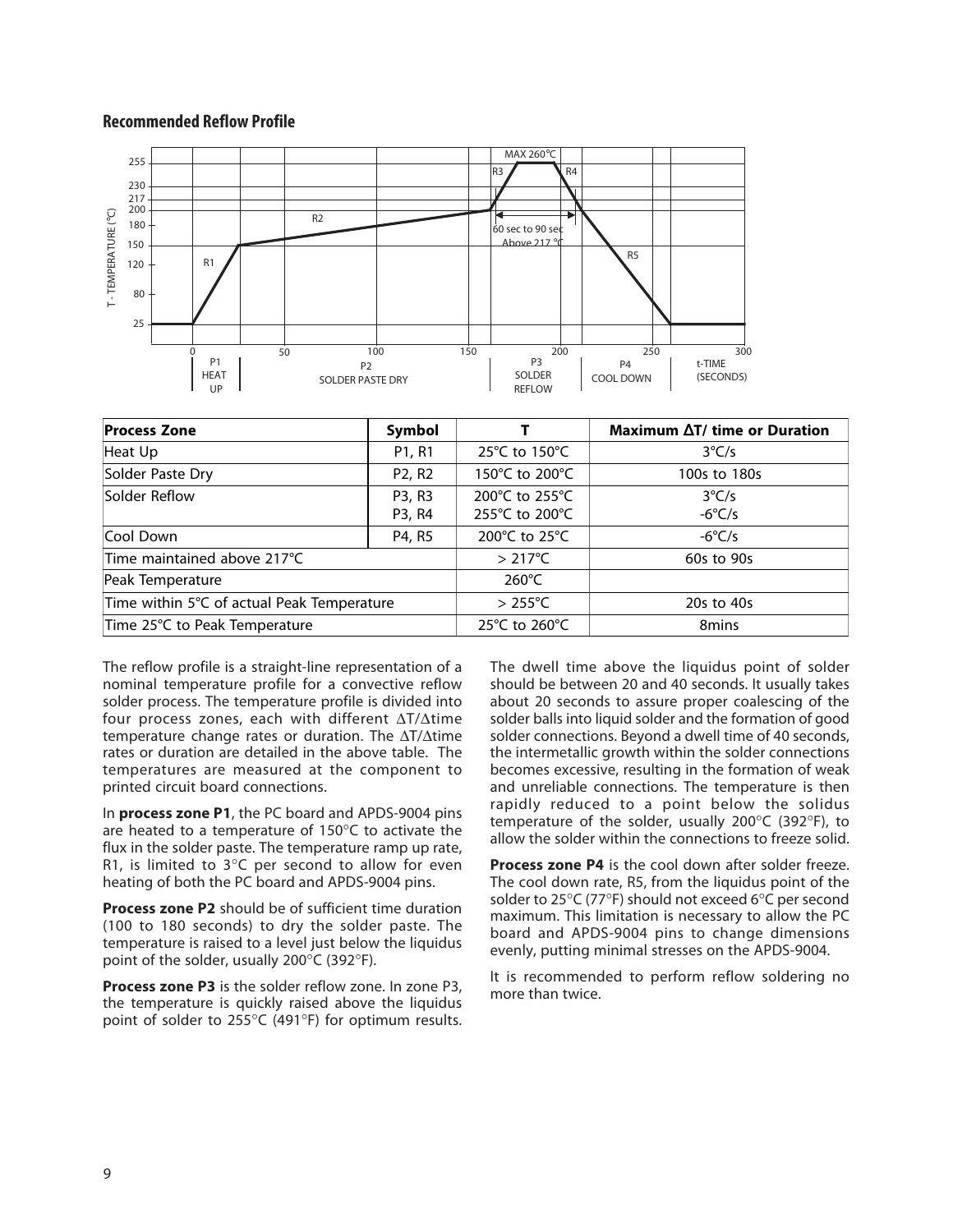# **Appendix A: SMT Assembly Application Note**



**Figure 1. Stencil and PCBA**

**1.1 Recommended Land Pattern**



**Figure 2. Recommended Land Pattern**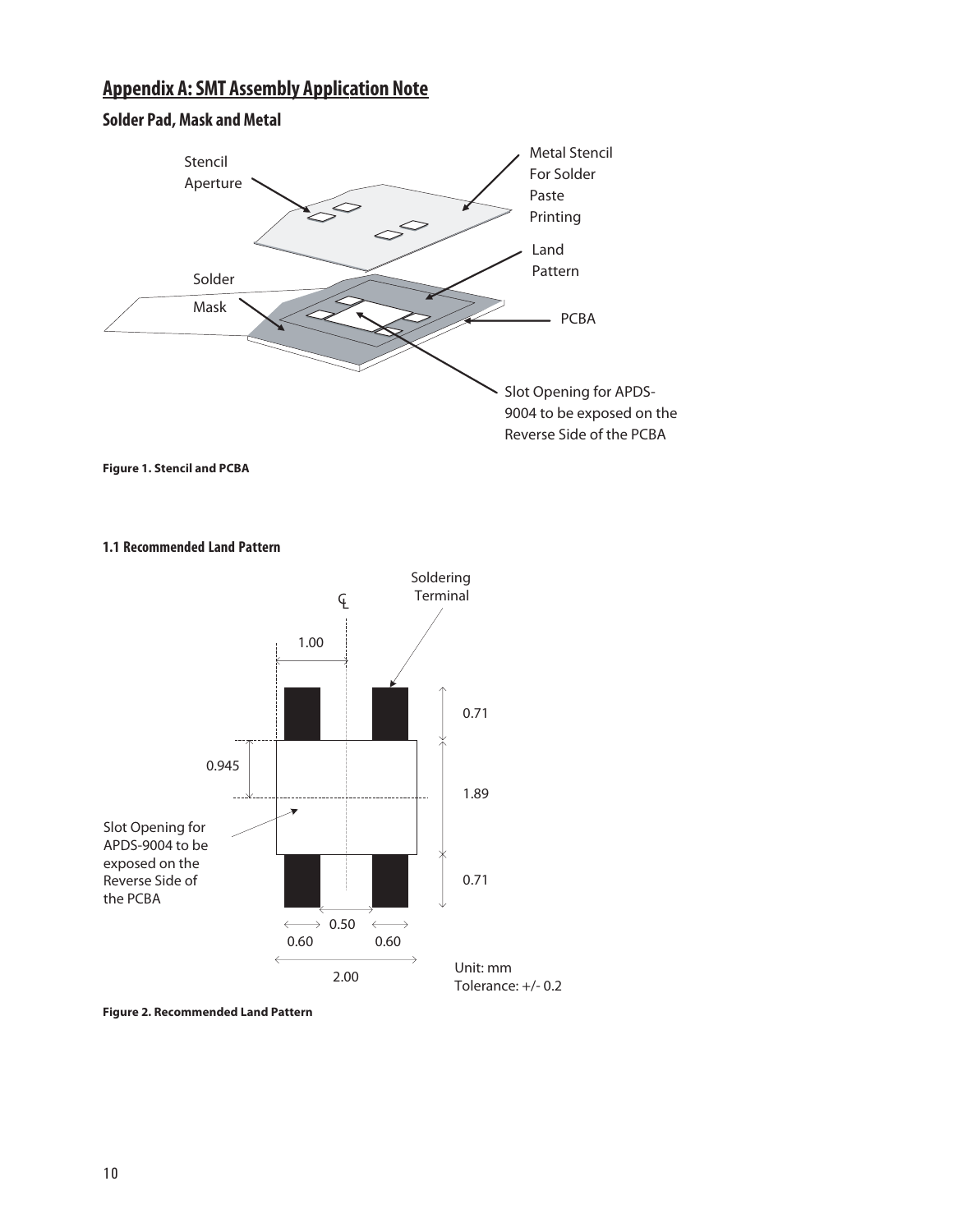#### **1.2 Recommended Metal Solder Stencil Aperture**

It is recommended that a 0.11 mm (0.004 inches) thick stencil be used for solder paste printing. Aperture opening for shield pad is 0.6mm x 0.71mm. This is to ensure adequate printed solder paste volume and no shorting.





#### **1.3 Adjacent Land Keepout and Solder Mask Areas**

Adjacent land keep-out is the maximum space occupied by the unit relative to the land pattern. There should be no other SMD components within this area.

The minimum solder resist strip width required to avoid solder bridging adjacent pads is 0.2 mm.

Note: Wet/Liquid Photo-Imageable solder resist/mask is recommended.



**Figure 4. Adjacent land keepout and solder mask areas.**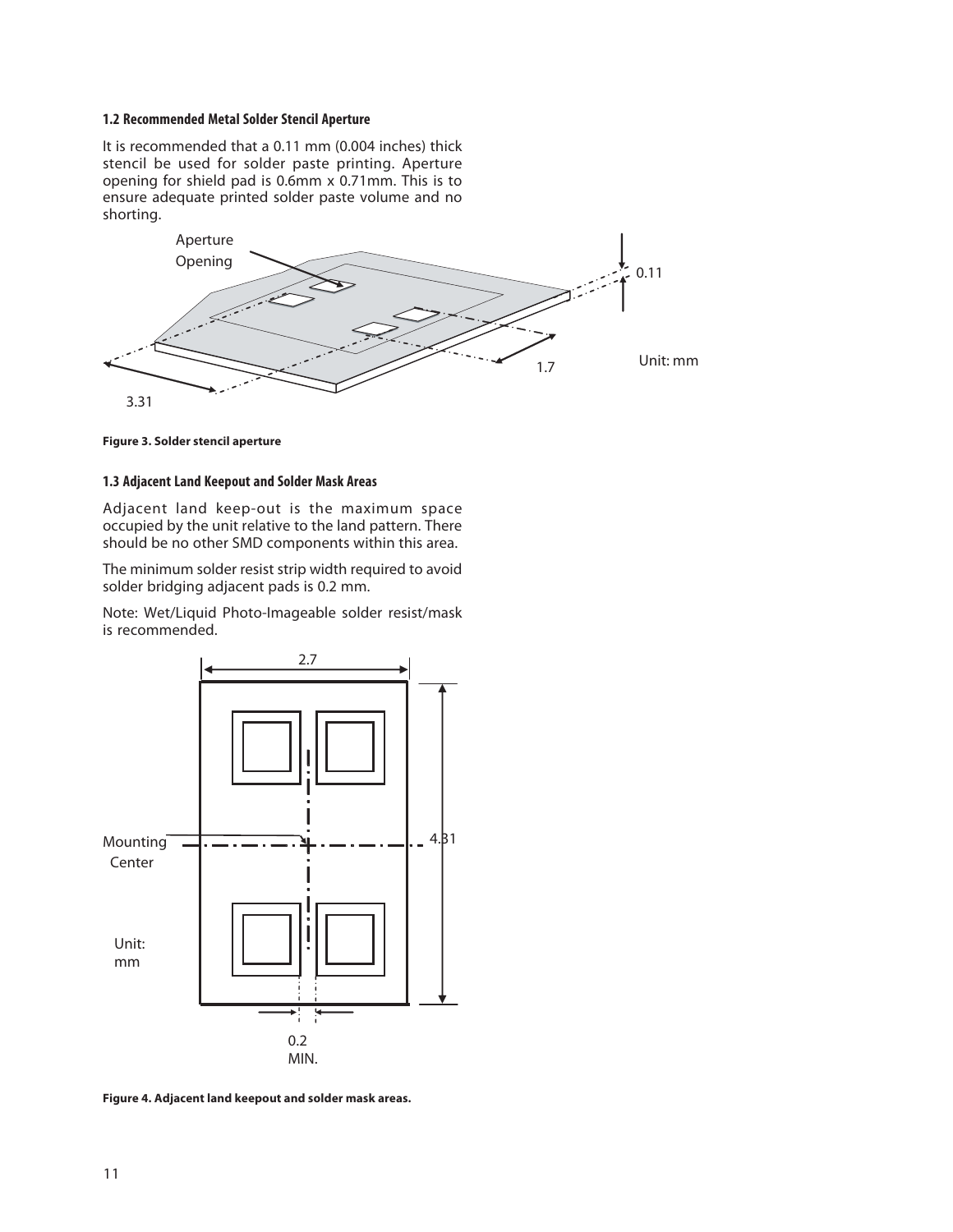# **Appendix B: Optical Window Design for APDS-9004**

# **Optical Window Dimensions**

To ensure that the performance of the APDS-9004 will not be affected by improper window design, there are some constraints on the dimensions and design of the window. There is a constraint on the minimum size of the window, which is placed in front of the photo light sensor, so that it will not affect the angular response of the APDS-9004. This minimum dimension that is recommended will ensure at least a ±35° light reception cone.

If a smaller window is required, a light pipe or light guide can be used. A light pipe or light guide is a



cylindrical piece of transparent plastic, which makes use of total internal reflection to focus the light.

The thickness of the window should be kept as minimum as possible because there is a loss of power in every optical window of about 8% due to reflection (4% on each side) and an additional loss of energy in the plastic material.

Figure 5a and 5b illustrate the two types of window that we have recommended which could either be a flat window or a flat window with light pipe.



**Figure 5(a). Window Size Determination for Flat Window Figure 5(b). Window Design of Flat Window with Light Guide**





**Figure 6. Recommended Window Dimensions**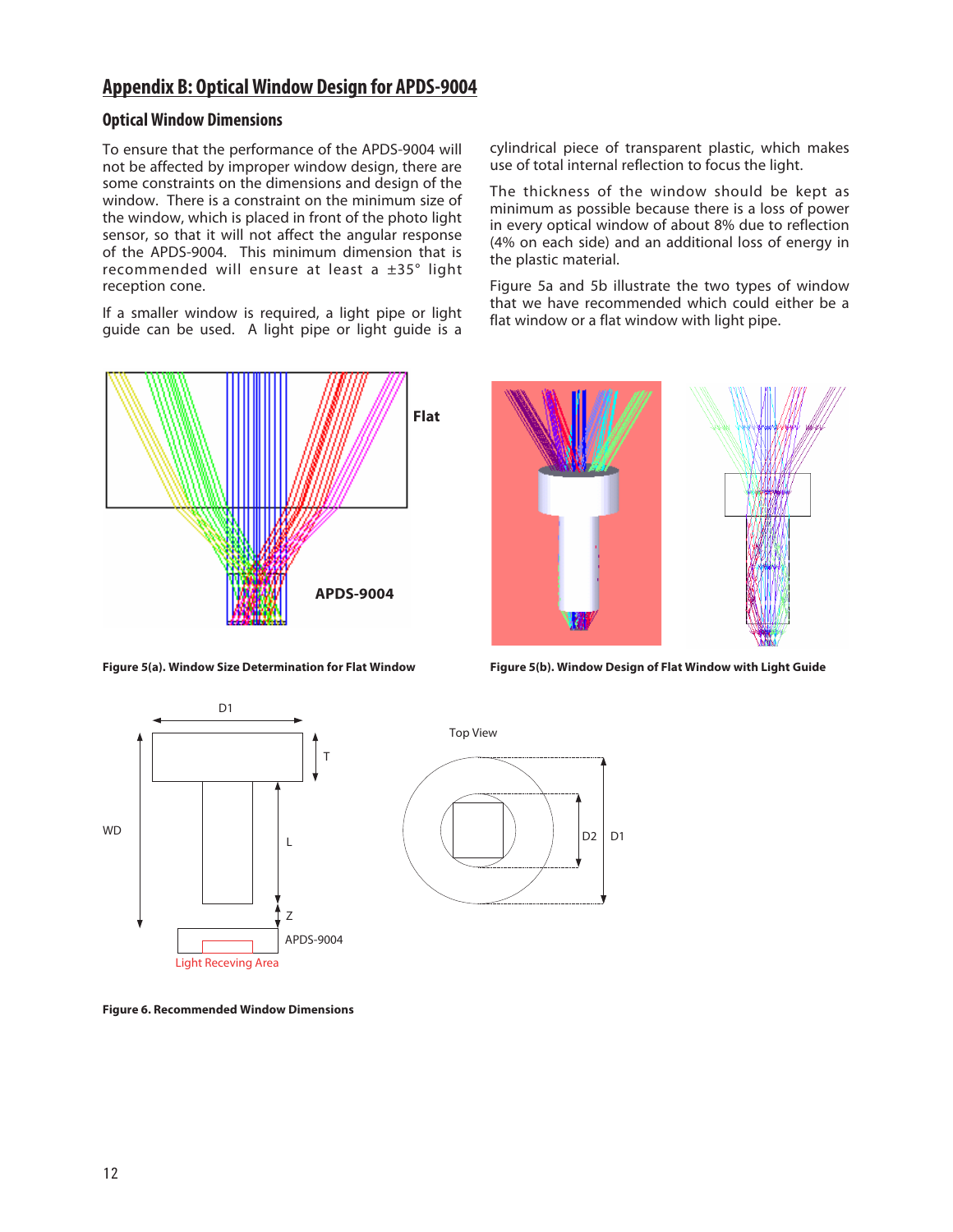Table 1 and Figure 6 below show the recommended dimensions of the window. These dimension values are based on a window thickness of 1.0mm with a refractive index 1.585.

- WD: Working Distance between window front panel & APDS-9004
- D1: Window Diameter
- T: Thickness
- L: Length of Light Pipe
- D2: Light Pipe Diameter
- Z: Distance between window rear panel and APDS-9004

#### **Table 1: Recommended dimension for optical window**

| $WD(T+L+Z)$ | <b>Flat Window</b> |     |    | Flat Window with Light Guide |
|-------------|--------------------|-----|----|------------------------------|
|             |                    | D1  |    |                              |
| 1.5         | 0.5                | 2.1 |    |                              |
| 2.0         |                    | 2.8 |    |                              |
| 2.5         | 1.5                | 3.5 |    |                              |
| 3.0         |                    | 4.2 | 25 |                              |

( All dimensions are in mm )

Note : Active area center to coincide with window center (flat or with light guide).

The window should be placed directly on top of the photo sensor to achieve better performance and if a flat window with a light pipe is used, dimension D2 should be 1.5mm to optimize the performance of APDS-9004.

#### **2.1 Optical Window Material**

The material of the window is recommended to be polycarbonate. The surface finish of the plastic should be smooth, without any texture.

The recommended plastic material for use as a window is available from Bayer AG and Bayer Antwerp N. V. (Europe), Bayer Corp.(USA) and Bayer Polymers Co., Ltd. (Thailand), as shown in Table 2.

#### **Table 2: Recommended Plastic Materials**

| <b>Material number</b> | Visible light transmission | <b>Refractive index</b> |
|------------------------|----------------------------|-------------------------|
| Makrolon LQ2647        | 87%                        | 1.587                   |
| Makrolon LQ3147        | 87%                        | 1.587                   |
| Makrolon LQ3187        | 85%                        | 1.587                   |